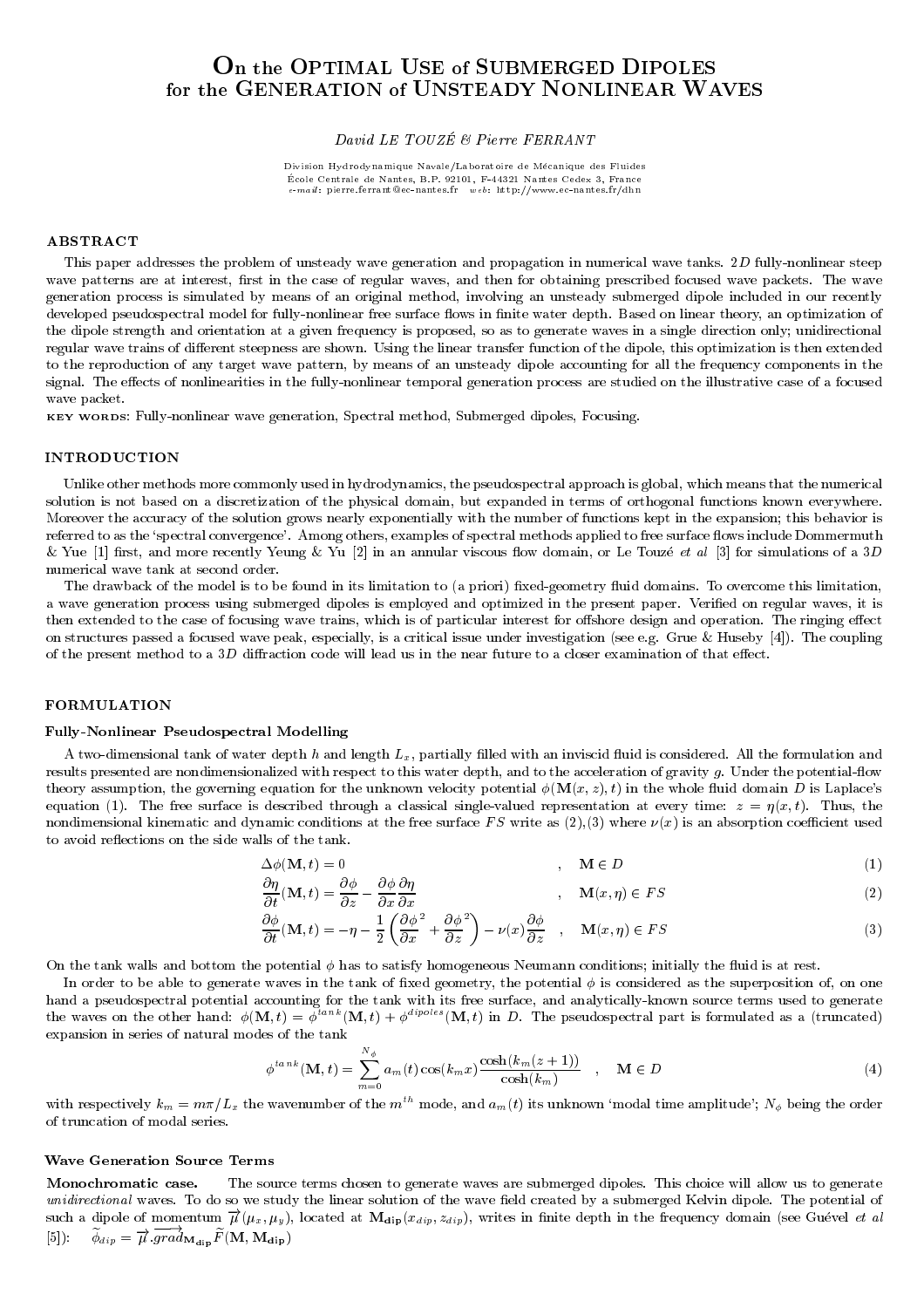with 
$$
\widetilde{F}(\mathbf{M}, \mathbf{M}_{\text{dip}}) = -i \frac{M_0^2 - K_0^2}{M_0(M_0^2 - K_0^2 + K_0)} ch[M_0(z+1)] ch[M_0(z_{dip} + 1)] e^{iM_0|x-x_{dip}|} + \widetilde{F}_{evan}(\mathbf{M}, \mathbf{M}_{\text{dip}}) , \mathbf{M}(x, z) \in D \quad (5)
$$

and where  $F_{evan}$  is an evanescent function we neglect. Imposing in addition  $q = \iota \omega \varphi_{dip} = \iota \omega (\mu_x \sigma) \rho \omega_{dip} + \mu_z \sigma \sigma / \sigma \omega_{dip}) = 0$ when  $x \mapsto \alpha$  in (5), one deduces the following condition on the following condition on the dipole momentum on the dipole momentum condition on the dipole momentum condition on the dipole momentum condition on the dipole

$$
\mu_x = ith[M_0(z_{dip} + 1)]\mu_z \tag{6}
$$

We will call 'optimal submerged dipole' a Rankine dipole whose momentum  $\vec{\mu}$  verifies this condition (6). Hence, outside the evanescent zone occurring right on top of this kind of linear dipole, it generates no wave in the negative  $x$  direction and a regular wave train at its frequency towards the positive  $x$ , whose amplitude is

$$
A(\omega) = 2\mu_z \sqrt{K_0} \frac{M_0^2 - K_0^2}{M_0^2 - K_0^2 + K_0} \cosh[M_0(\alpha_{dip} + 1)]
$$
\n(7)

Figure 1 compares this theoretical amplitude to the ones simulated at different frequencies by the spectral model, utilized with a Rankine dipole of same momentum and with very small amplitudes (i.e. in linear conditions). An excellent agreement is found between numerical and analytical wave generation transfer functions. The analytical potential used in the model is eventually written as

$$
\phi^{dipoles}(\mathbf{M},t) = R(t)A(\omega) \sum_{k=0}^{N \, images} \frac{th[M_0(z_{dip_k}+1)]\cos(\omega t)(x-x_{dip_k})+\sin(\omega t)(z-z_{dip_k})}{(x-x_{dip_k})^2+(z-z_{dip_k})^2}, \quad \mathbf{M} \in D
$$
\n(8)

in which a sum on the dipole images appears, required to take into account the presence of side and bottom walls. And  $R(t)$  is a smooth time ramp applied to the first period of the generation.

One of the first studies on the generation of unidirectional waves by means of submerged dipoles was due to Clément [6]. Having obtained satisfactory results with a circular spinning dipole in deep water (considering the dipole momentum vector in the vertical plane, it spins in time), he proposed a heuristic extension for finite depth cases. This consisted in forcing the dipole momentum to reproduce locally the physical (horizontal major axis) elliptic motion of the particles under a unidirectional wave train. This so-called 'spinning dipole' technique managed to reduce largely the waves generated towards negative  $x$  but not totally, and the result was depending on the depth of submersion and of the frequency.



Fig.1 Linear amplitude of the wave generated by a single dipole.

In contrast, with our 'optimal submerged dipole' derived from linear finite depth theory, we actually obtain no propagating wave field to the x negative in all the cases simulated (cf. the results section); and taking a closer look at the dipole momentum vector motion we find also an ellipse, but whose major axis is *vertical* this time.

Unsteady case. The first idea to generalize this monochromatic formulation is to superpose dipoles of different frequencies and phases, so as to generate unsteady wave patterns such as sea states. The spectrum of the sea state is then divided into bands of frequency with one dipole per band. This has been realized recently and coupled to a  $3D$  diffraction code to simulate a sea state impinging on a vertical cylinder (see Ferrant & Le Touze [7]).

Another possible extension is to reproduce a given water elevation signal recorded at a distance of the wave generator. To reach this aim we first realize the spectral analysis of the target signal by Fourier Transform. Then the precedent transfer function  $A(\omega)$  of the optimal dipole is employed to determine its momentum  $\tilde{\mu}$  in the frequency domain, including the phase shift linked to the distance to the target  $\Delta x$ :  $\mu(w) = \eta_{probe}(i\omega)/(A(\omega)e^{-\omega-\tau})$  with k the wavenumber associated to the pulsation  $\omega$  through the linear dispersion equation. Finally, we re-construct the time evolution of the optimal dipole momentum by inverse Fourier Transform. The resulting aperiodic momenta  $\mu_x(t)$ ,  $\mu_z(t)$  then replace the periodic ones of the monochromatic case in (8). It should here be highlighted that although its momentum varies unsteadily in time this dipole is still optimally adapted in a linear sense. Figure 2 represents the trace of such a momentum vector, located where the dipole lies in the tank. Its complicated motion reflects the unsteadiness of the wave field generated (in the circumstances a focused wave train).



Fig.2 Example tra jectory of the momen tum vector of the unsteady optimal dipole (vector end is tracked).

# NUMERICAL RESOLUTION

Spectral resolution. In the boundary-value problem previously described (equations (1) to (3)), the only unknowns are the so-called 'modal time amplitudes'  $a_m(t)$  and the free surface elevation  $\eta(x,t)$ . The pseudospectral formulation (4) satisfies intrinsically Laplace's equation (1) and homogeneous Neumann conditions. Remaining free surface conditions (2) and (3) are then discretized at  $N_\eta$  collocation nodes. To update the unknowns, we use a 4th-order Runge-Kutta time-marching scheme. The knowledge of the am-united the resolution of a new resolution of a new resolution  $\alpha$  and the dynamics of a new resolution (3) taken at the dynamic condition (3) taken at the dynamic condition (3) taken at the dynamics of  $\alpha$ N collocation nodes. In all the simulations shown a square system (N <sup>=</sup> N + 1) is solved by means of a GMRES method, except for the steepest case in regular waves where a 2-times overdetermination is chosen (N = 2N + 1) to help stability of the result; the linear system is there solved through an Householder method.

Wave generation. In monochromatic cases the dipole momentum is straightforwardly obtained. When we apply the unsteady scheme described above, more precautions shall be taken. Indeed a compromise is to be found in the choice of the frequency window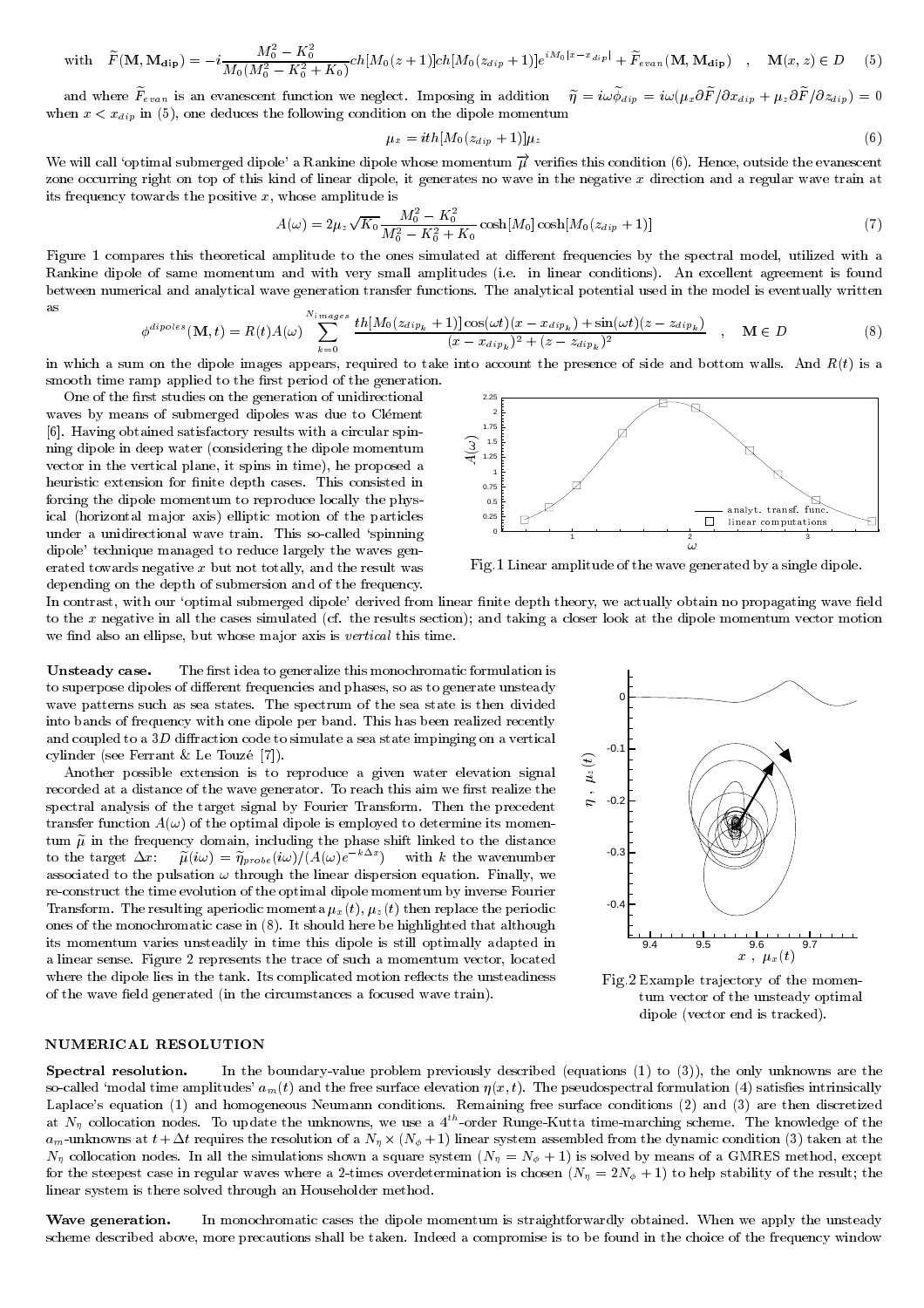in the discrete Fourier Transform, on one hand we need to keep sufficiently high frequencies to reproduce properly the target signal, and on the other hand we want to avoid numerical problems raising where the dipole transfer function goes to zero (because of the division in  $\tilde{\mu}(i\omega)$ ). As for low frequencies, no such problems appear. A solution is to place the dipole closer to the free surface, which shifts its transfer function towards the highest frequencies, but in that case the evanescent field produced provokes other difficulties in nonlinear cases (see results section). Eventually, a depth zdip <sup>=</sup> 0:4 and a pulsation window of [0:25; 5:2] have been selected, ! = 5:2 being sufficient to be very close to the target in linear. An alternative to get rid of this difficulty might be found in the splitting of the frequency window into 2 (or even more) bands, each being taken in charge by a different dipole submerged at a relevant depth. This will be tried soon and presented at the workshop.

## ILLUSTRATIVE RESULTS

#### Generation of Regular Waves

In order to check the efficiency of our dipole optimization, we have first proceeded to the simulation of regular wave trains in the tank. The features under question on this simple case were first the unidirectionality of the waves as cases deviate from linear conditions, and more generally the stability of the generation method on strongly-nonlinear cases.

An example of the results obtained is shown on figure 3: a  $\lambda = 0.5$  wave train is generated in a  $L_x = 10$ long tank by means of one monochromatic optimal dipole located at (xd = 2:5; zd <sup>=</sup> 0:25) (materialized by a thick dot on the last plot). The established wave patterns are presented for three different steepness, with the steepness  $\varepsilon$  being defined as the ratio of the wave height  $\sim$  crest  $\sim$  crest  $\sim$  crest  $\sim$  the wavelength . The wavelength  $\sim$ The first plot is a quasi-linear case ( $\varepsilon = 1\%$ ), the next two are respectively nonlinear ( $\varepsilon = 5\%$ ) and 'strongly nonlinear' ( $\varepsilon = 10\%$ ). Parabolic absorption applies in the first and last fifth of the tank. 193 modes and 30 time steps per period are selected, parameters far suf ficient to ensure converged results. For an easier visual comparison, the three plots follow the same representative scale with respect to their steepness.

The first conclusion to be drawn is the noticeable absence of waves generated to the left, and this for all the three steepness. The optimization proves therefore its efficiency even for strongly nonlinear waves, at least in steady cases. The other appreciable result resides



Fig.3 Steady regular wave patterns in the tank for 3 dierent steepness.

in the wave pattern itself which appears very regular and proved to be stable in time as well; typical nonlinear characteristics are observable as steepness increases, such as higher crests than troughs, steeper crests, etc.

#### Reproduction of Focused Wave Packets

Once veried the wave generation using an optimized steady dipole, the case of an unsteady target wave pattern has been investigated. As quoted in the formulation section, the aim here is to reproduce the time evolution of the water elevation recorded at a probe settled in the tank. A zoom of the target record chosen is shown on gure 4, elsewhere in the [0 , 36.4] time window the target water elevation is null. This focused wave packet impinging on a bottom-mounted cylinder is a case that has been studied experimentally in the framework of CLAROM project. The wave tank we simulate corresponds to the one tested in the experience, with a target at 30 $m$ from the wave generator for a water depth of 2.90m. In the plots the target location is materialized by a vertical dotted line at  $x = 20$ ; the unsteady submerged dipole is located at  $(x = 9.56, z = -0.4)$  (the other dotted line). The corresponding trajectory of the temporal dipole momentum vector is shown on figure 2.

Parabolic absorption applies in the first and last fourth of the tank, The  $[\omega = 0.25, \omega = 5.2]$  window selected to operate the Fourier Transform corresponds to wavelengths from a few centimeters to the tank length. Thanks to the `spectral convergence' a relatively moderate number of modes, 193, is sufficient to ensure converged simulations. The same number of collocation nodes is employed; with a spline interpolation between calculation nodes applied for the figures. A converged time step of 0.1 is selected, so that the shortest wave generated counts about 12 time steps per period. As a result, those simulations are not only precise, but also reasonably



Fig.4 Target, linear and nonlinear peaks recorded at the probe (scaled by the `7.3%-case' amplitude factor).

fast (about 10 minutes on a 1GHz-Pentium processor for 1000 time steps).

Results for three different amplitudes are discussed hereafter: the first one is a linear case (very low amplitude corresponding to an "peak = 0:015% local steepness at the peak), and the two others are fairly nonlinear when the focusing occurs ("peak = 4:1% and 7.3%). The 'local steepness at the peak' defined as  $(\eta_{peak\; crest} - \eta_{peak\;trough})/(2(x_{peak\;trough} - x_{peak\; crest}))$  is used to quantify the nonlinearity of the peak. Another signicant criterion is the maximum slope on the peak sides.

The linear case is selected to make sure of the validity of our model on its whole. Indeed, if the result provided by the loop `Fourier Transform of the signal/determination of the unsteady dipole momentum/linear temporal generation and focusing' matches back the target, the method is consistent. It is actually the case since target and recorded signals at the probe are almost superposed (and would be with a wider frequency window) on figure 4, that plots the water elevation evolution at this location for the different amplitudes simulated. Hence, the linear case is a valuable reference to study the influence of nonlinearites. The quantification of the